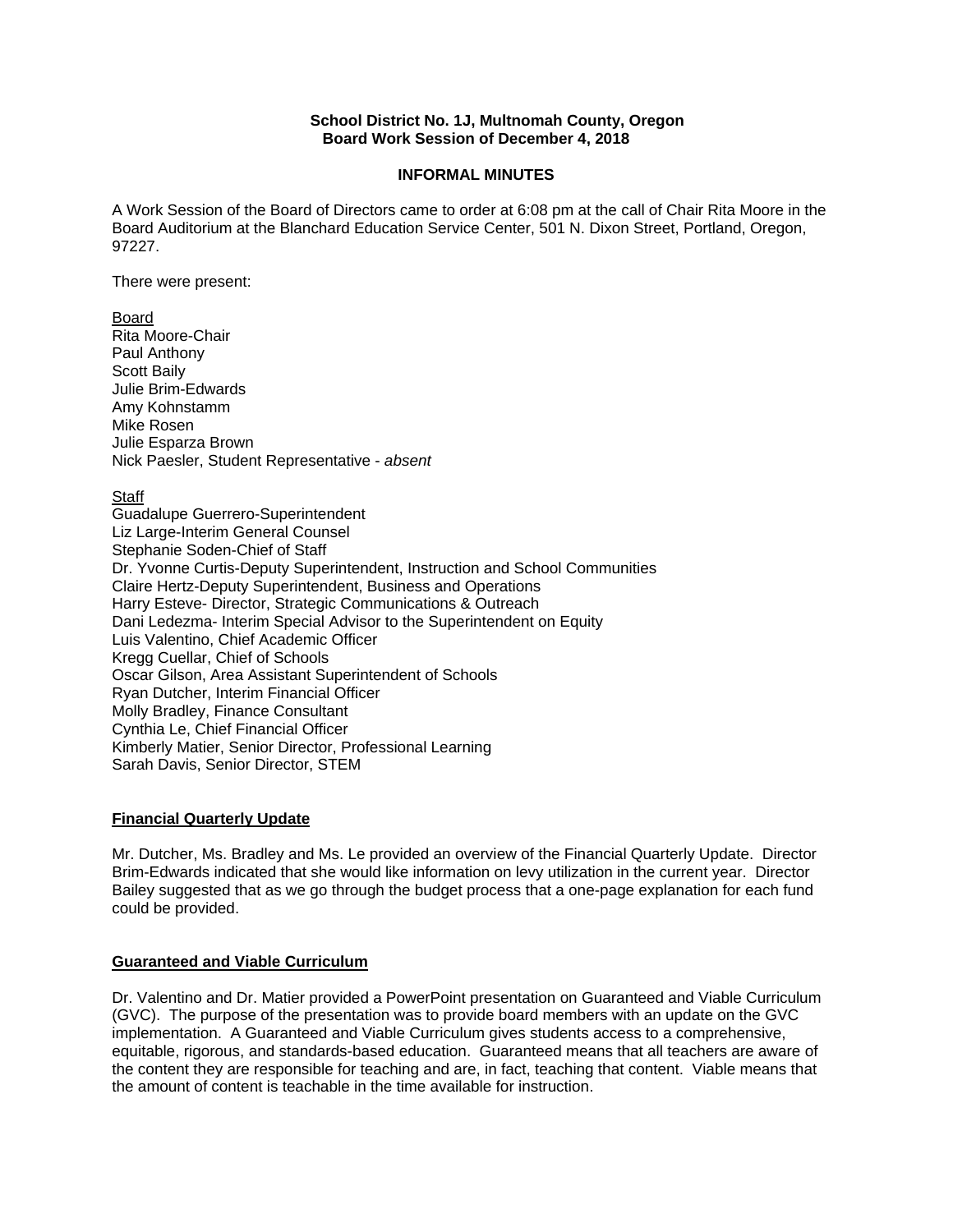Vice-Chair Esparza Brown stated that MTSS was not embedded; it is an over-arching system to get kids as close to standards as they can. Dr. Valentino commented that MTSS was a framework.

Director Baily indicated that he would like to see all the pages connected to a scope and sequence of a topic. Dr. Curtis responded that staff would bring back smaller components throughout the year.

Chair Moore commented that she did not have the confidence that the decisions that were made in terms of curriculum were the best. Dr. Curtis responded that the materials are good and we have a good start. There are elements we have to fill in, but we can do that. We are in the middle of identifying how to support teachers in using the materials.

Director Brim-Edwards questioned what we were doing for principals to be educational leaders. Dr. Valentino responded that principals are the instructional leaders at each school; we have to do a lot to support that. We are working together with the Office of School Performance and the Office of Student Supports to support the principals. We also have regular administrator institutes which are designed to assist principals into being instructional leaders.

### **Overview of District Formative Assessments**

Dr. Davis provided a PowerPoint presentation and asked the Board to perform an assessment exercise. Regarding the 5-year Plan, Chair Moore questioned what was meant by Year 1 successful implementation. Dr. Davis responded that, after reviewing the data, staff realized we needed to get time to test numbers way down. The original plan was to test for math from Grade 3 through Algebra, and by Year 3, expand to K-12.

### **Division 22 Update**

Dr. Curtis provided an overview of the Division 22 Report, stating that Library Systems will be in compliance.

## **Public Comment**

Rebecca Levison: teacher, stated that in layman terms this is standardized testing gone wild. She was trained to go out and teach teachers how to use the test. It was not useful for instruction, there was loss of instructional time, and it was extremely stressful for kids. You operate under the assumption that teachers don't know how their students are doing. Kids of color and poor kids are getting over tested. It is inappropriate and disgusting. We were told to group kids and we should not be tracking kids of color and low income kids.

Caroline Coholan: teaches  $3<sup>rd</sup>$  grade at Llewellyn, commented that the Board conversations tonight were the same ones teachers were having in the hallway. The scope and sequence information you saw in GVC are working well. Workload, staffing levels, and the staffing model have to stay at the forefront of the conversation as all the assessments are impacting us. MAP is only a piece of how she grades her students. She looks at how and what the students are doing. MAP is not a priority for her in grading. The focus needs to change in terms of what is happening in math and how we are measuring and how the Board receives information.

Suzanne Cohen, PAT President, stated that there was a feeling of failure for students when they are given a test that they know they can't answer the questions. So now every student at PPS is experiencing that failure. PAT brought up the MAP testing concerns with the Superintendent in November. No one can answer, as of today, why a student has to take a test in two different languages.